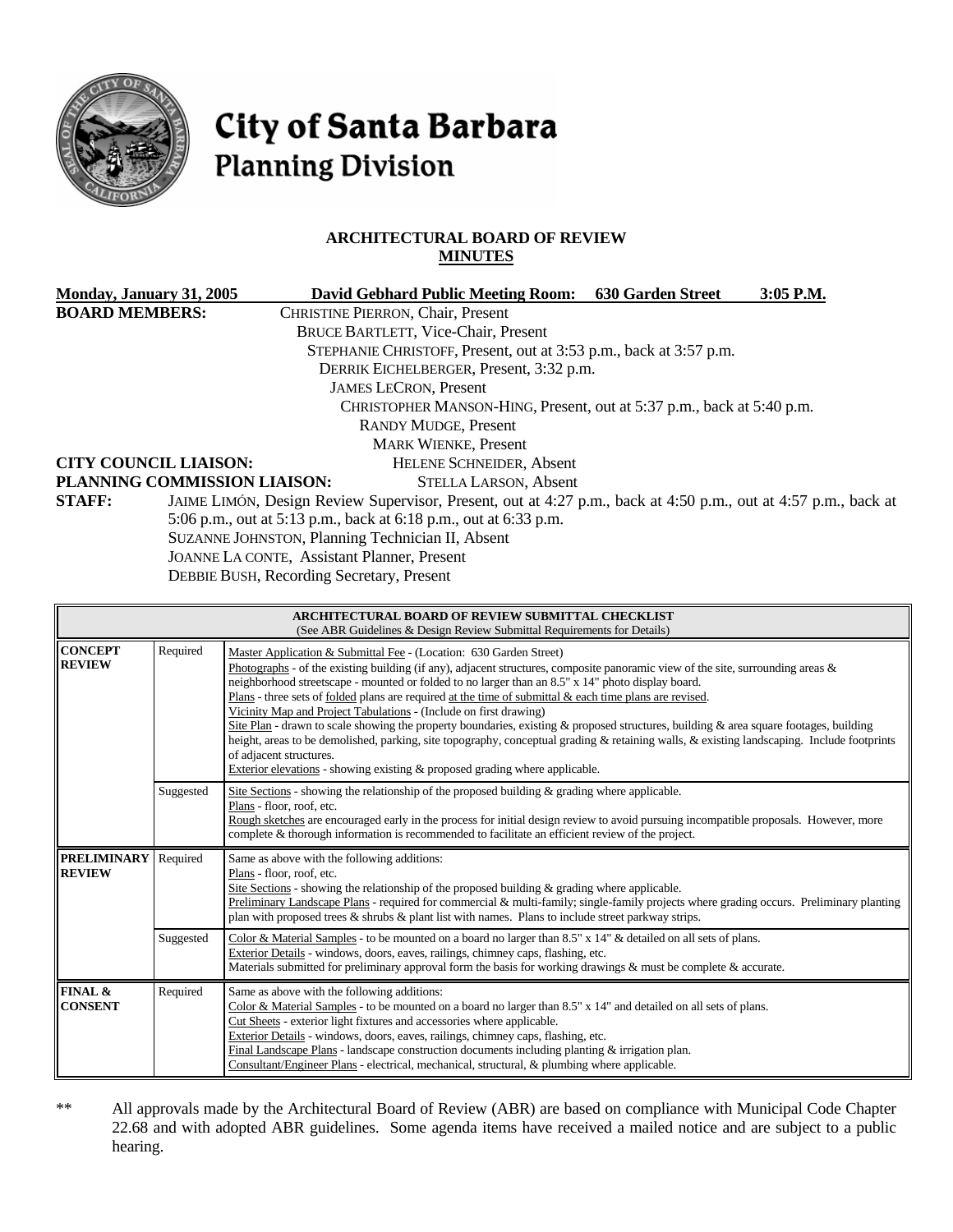#### ARCHITECTURAL BOARD OF REVIEW MINUTES **First** January 31, 2005 **Page 2**

# \*\* The approximate time the project will be reviewed is listed to the left of each item. It is suggested that applicants arrive 15 minutes early. The agenda schedule is subject to change as cancellations occur. Staff will notify applicants of time changes.

- \*\* The applicant's presence is required. If an applicant is not present, the item will be postponed indefinitely. If an applicant cancels or postpones on item without providing advance notice, the item will be postponed indefinitely and will not be placed on the following ABR agenda. In order to reschedule the item for review, the applicant must fill out and file a Supplemental Application Form at 630 Garden Street (Community Development Department) and submit appropriate plans.
- \*\* The Board may grant an approval for any project scheduled on the agenda if sufficient information has been provided and no other discretionary review is required. Substitution of plans is not allowed, if revised plans differing from the submittal sets are brought to the meeting, motions for preliminary or final approval will be contingent upon staff review for code compliance.
- \*\* Preliminary and Final Architectural Board of Review approval is valid for one year from the date of the approval unless a time extension or Building Permit has been granted.
- \*\* The Board may refer items to the Consent Calendar for Preliminary and Final Architectural Board of Review approval.
- \*\* In compliance with the Americans with Disabilities Act, if you need special assistance to participate in this meeting, please contact the Planning Division at (805) 564-5470. Notification at least 48 hours prior to the meeting will enable the City to make reasonable arrangements.
- **\*\* Many of the items before the Board may be appealed to the City Council. For further information on appeals, contact the Planning Division Staff or the City Clerk's office. Said appeal must be in writing and must be filed with the City Clerk at City Hall within ten (10) calendar days of the meeting at which the Board took action or rendered its decision. The scope of this project may be modified under further review.**
- **\*\* AGENDAS, MINUTES and REPORTS: Copies of all documents relating to agenda items are available for review at 630 Garden St. in the City Clerk's office, at the Central Library, and www.SantaBarbaraCa.gov If you have any questions or wish to review the plans, please contact Suzanne Johnston at (805) 564-5470 between the hours of 8:30 a.m. to noon and 1:00 p.m. to 4:00 p.m., Monday through Friday.**

# **LICENSING ADVISORY:**

The Business and Professions Code of the State of California and the Municipal Code of the City of Santa Barbara restrict preparation of plans for certain project types to licensed professionals. Applicants are encouraged to consult with Land Use Controls or Planning Staff to verify requirements for their specific projects.

Unlicensed persons are limited to the preparation of plans for:

- $\triangleright$  Single or multiple family dwellings not to exceed four (4) units per lot, of wood frame construction, and not more than two stories and basement in height;
- ¾ Non-structural changes to storefronts; and,
- $\blacktriangleright$  Landscaping for single-family dwellings, or projects consisting solely of landscaping of not more than 5,000 square feet.

## **NOTICE:**

- 1. That on January 27, 2005 at 4:00 p.m., this Agenda was duly posted on the Community Development bulletin board, in the office of the City Clerk, and on the bulletin board on the outside of City Hall.
- 2. This regular meeting of the Architectural Board of Review will be broadcast live and rebroadcast in its entirety on Wednesday at 9:00 a.m. on Channel 18.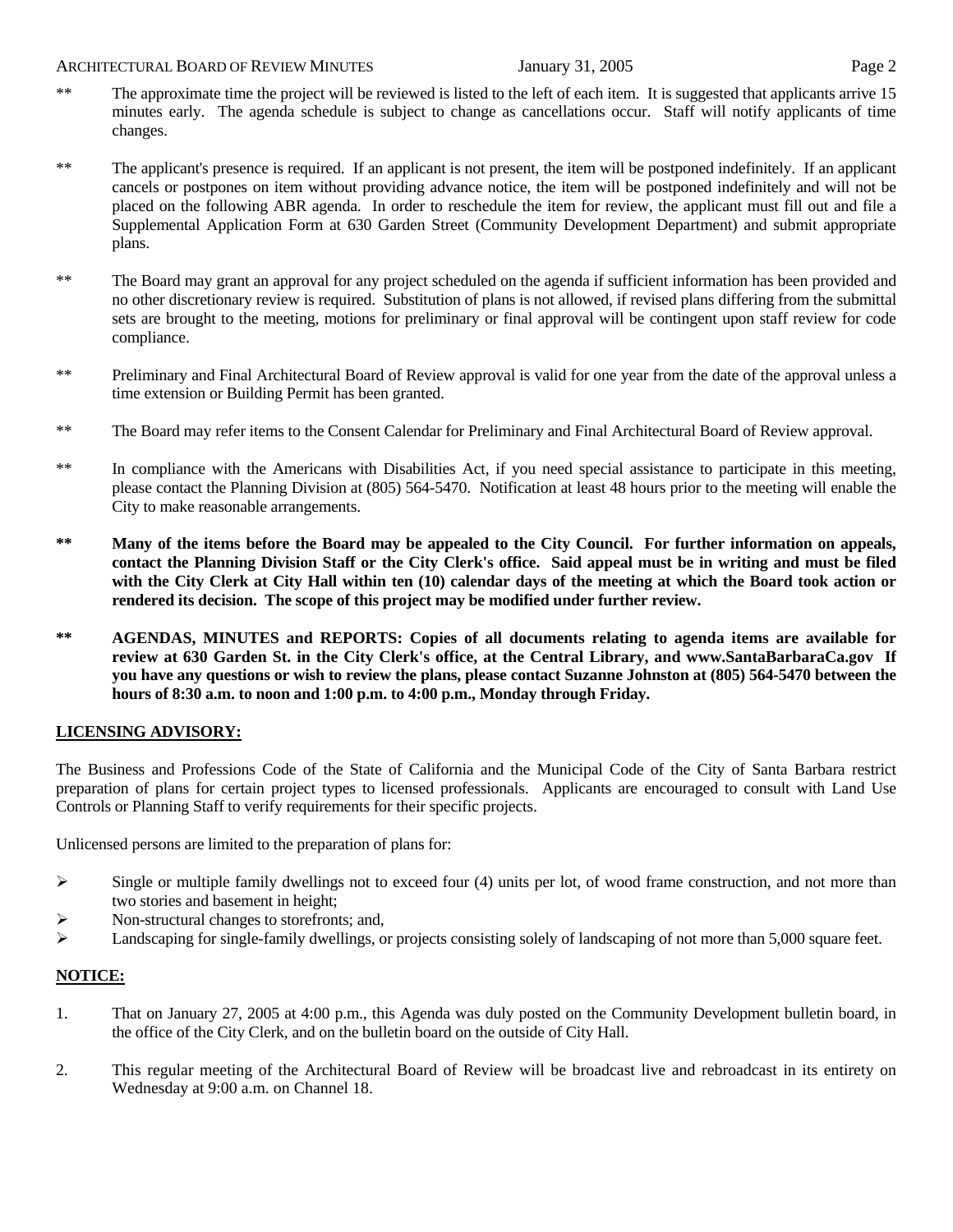## **GENERAL BUSINESS:**

A. Public Comment:

Any member of the public may address the Architectural Board of Review for up to two minutes on any subject within their jurisdiction that is not scheduled for a public discussion before the Board on that day. The total time for this item is ten minutes. (Public comment for items scheduled on today's agenda will be taken at the time the item is heard.)

No public comment.

- B. Approval of the minutes of the Architectural Board of Review meeting of January 24, 2005.
	- Motion: Approval of the minutes of the Architectural Board of Review meeting of January 24, 2005, with corrections.

Action: Bartlett/Christoff, 6/0/1. Wienke abstained. Eichelberger absent.

- C. Consent Calendar.
	- Motion: Ratify the Consent Calendar. The Consent Calendar was reviewed by James LeCron with the exception of items D, G, K, reviewed by Bruce Bartlett, and items C,N and I reviewed by Randy Mudge.
	- Action: Manson-Hing/Christoff, 7/0/0. Eichelberger absent.
- D. Announcements, requests by applicants for continuances and withdrawals, future agenda items, and appeals.
	- 1. Mr. Limon announced there were no changes to the agenda; however, the February 7, 2005, agenda packet will include additional information pertaining to the Process Improvements. Mr. Limon also reminded the Board members of the February 9, 2005 workshop.
- E. Subcommittee Reports.

Bruce Bartlett stated that he attended the 19<sup>th</sup> meeting of the Neighborhood Preservation Ordinance Sub-committee and that new methods for review of the height of buildings, cascading buildings on slopes, height limits for retaining walls and various other issues were reviewed. Mr. Bartlett stated another important issue is instead of the hillside being defined as a percentage slope, staff will work at determining Hillside Design Districts, similar to El Pueblo Viejo. The next Neighborhood Preservation Ordinance meeting is scheduled for February 11, 2005.

Mr. Limon also stated that Richard Six has been assigned to a sub-committee for ABR story pole requirements, and that he will be working to establish guidelines for the ABR. Mr. Limon would like comments from ABR members regarding homes which are too wide for a hill or homes which are affected by spill down.

F. Possible Ordinance Violations.

Jim LeCron stated that the Shell Station at 601 West Carrillo Street no longer appears to be a gas station but a minimarket. It is Mr. Limon's belief that the location is already an enforcement issue and will follow up with the status of the station.

## **CONCEPT REVIEW - NEW ITEM**

## 1. **1013 SAN DIEGO RD** E-1 Zone

 Assessor's Parcel Number: 029-202-015 Application Number: MST2004-00887 Owner: Kurta Family Trust, 12/12/00 Agent: Permit Planners

(Proposal to demolish an existing 232 square foot study; construct 269 square feet of additions; construct two new covered porches totaling 130 square feet; construct 203 square feet of new decks; an as-built spa; new fence and trellis; add pavers at the driveway; install colored concrete apron in the right-of-way; and legalize an additional dwelling unit at the property through a Conditional Use Permit. This will result in two detached residences and an accessory building on the lot with two uncovered and one covered parking space. )

## **(COMMENTS ONLY; PROJECT REQUIRES ENVIRONMENTAL ASSESSMENT, AND PLANNING COMMISSION APPROVAL FOR MODIFICATIONS AND A CONDITIONAL USE PERMIT.)**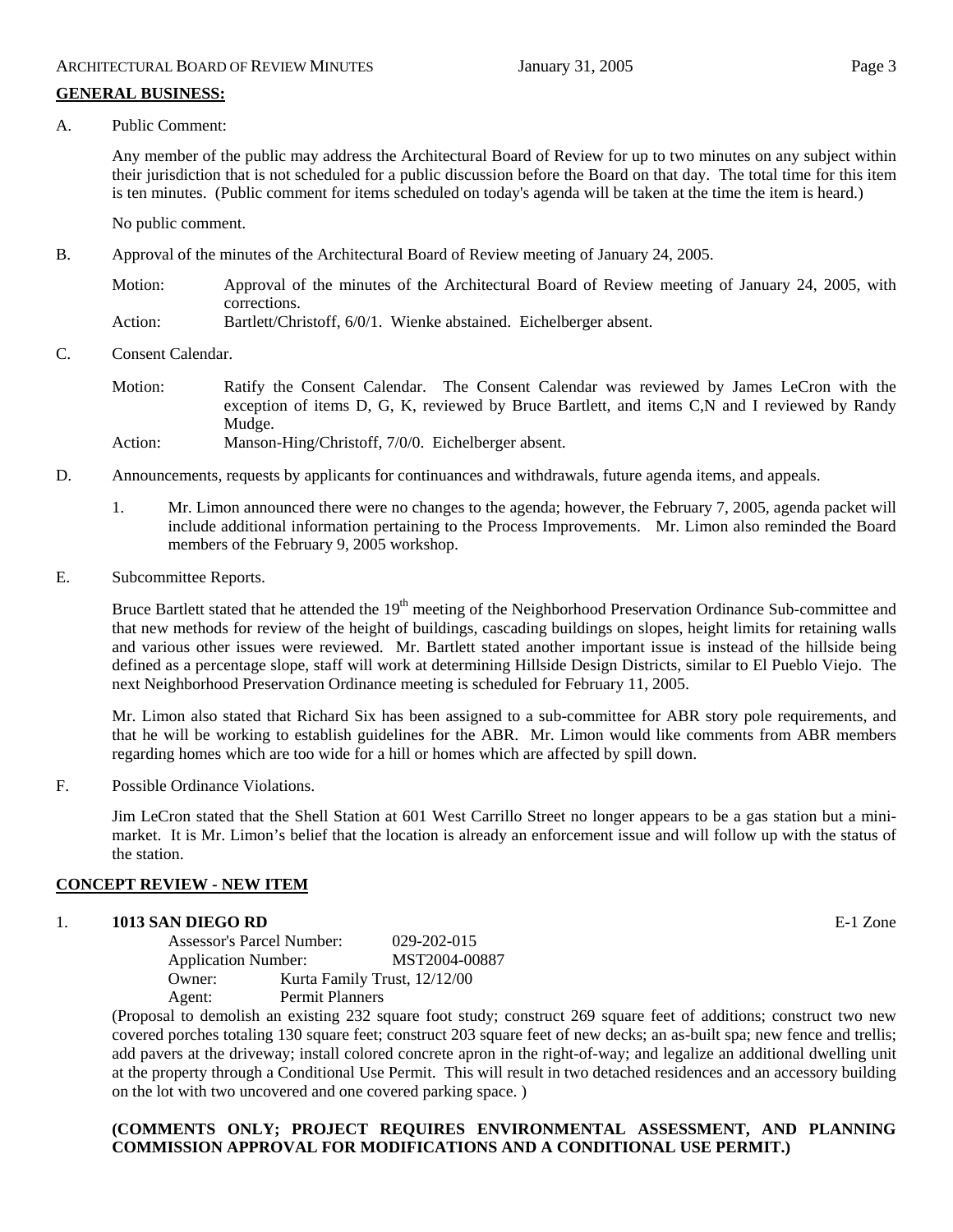#### ARCHITECTURAL BOARD OF REVIEW MINUTES January 31, 2005 **Page 4**

**(3:24)** 

Peter Becker, Architect, and Jackie Kurta, Owner, present.

Motion: Continued indefinitely to Planning Commission with the following comments: 1) The Board finds the architecture is acceptable as presented. 2) The Board finds there are no aesthetic concerns. 3) The applicant is to provide more landscaping with a tree in the parking area. 4) Provide turf in the motor court. 5) It was suggested to study the appearance of the garage doors to make them more appealing. Action: Mudge/Manson-Hing,  $8/0/0$ .

## **CONCEPT REVIEW - NEW ITEM**

#### 2. **309 LADERA ST** R-4 Zone

 Assessor's Parcel Number: 037-221-002 Application Number: MST2004-00805 Owner: Wun Thong Chang Agent: Steve Welton (Convert four apartment units into four condominium units. No exterior changes are proposed.)

## **(COMMENTS ONLY; PROJECT REQUIRES ENVIRONMENTAL ASSESSMENT AND PLANNING COMMISSION APPROVAL OF A TENTATIVE SUBDIVISION MAP.)**

**(3:50)** 

Steve Welton, Agent, present.

Motion: Continued indefinitely to the Planning Commission with the following comments: 1) Locate the trash enclosures for each unit outside of the setbacks. 2) Add a small tree adjacent to the building along the driveway. 3) The Board finds the project meets the May 7, 1990, memorandum regarding condominium conversions. 4) The project is aesthetically acceptable as submitted. Action: Eichelberger/LeCron, 8/0/0.

#### **CONCEPT REVIEW - NEW ITEM**

#### 3. **220 E ISLAY ST** E-1 Zone

 Assessor's Parcel Number: 027-112-002 Application Number: MST2004-00766 Owner: Patricia Gregory Agent: John Bennett

(Proposal to demolish an existing 280 square foot sunroom and replace the area with 280 square feet of habitable space. A modification is requested for the interior yard encroachment.)

## **(COURTESY REVIEW ONLY; THE BOARD IS REQURESTED TO MAKE COMMENTS ON THE ASTHETICS OF THE MODIFICATION REQUEST WHICH WAS DENIED AND IS UNDER APPEAL TO THE PLANNING COMMISSION.)**

**(4:12)** 

Roxanne Milazzo, Modification Hearing officer, present.

Courtesy Comments only. Continued indefinitely to the Planning Commission.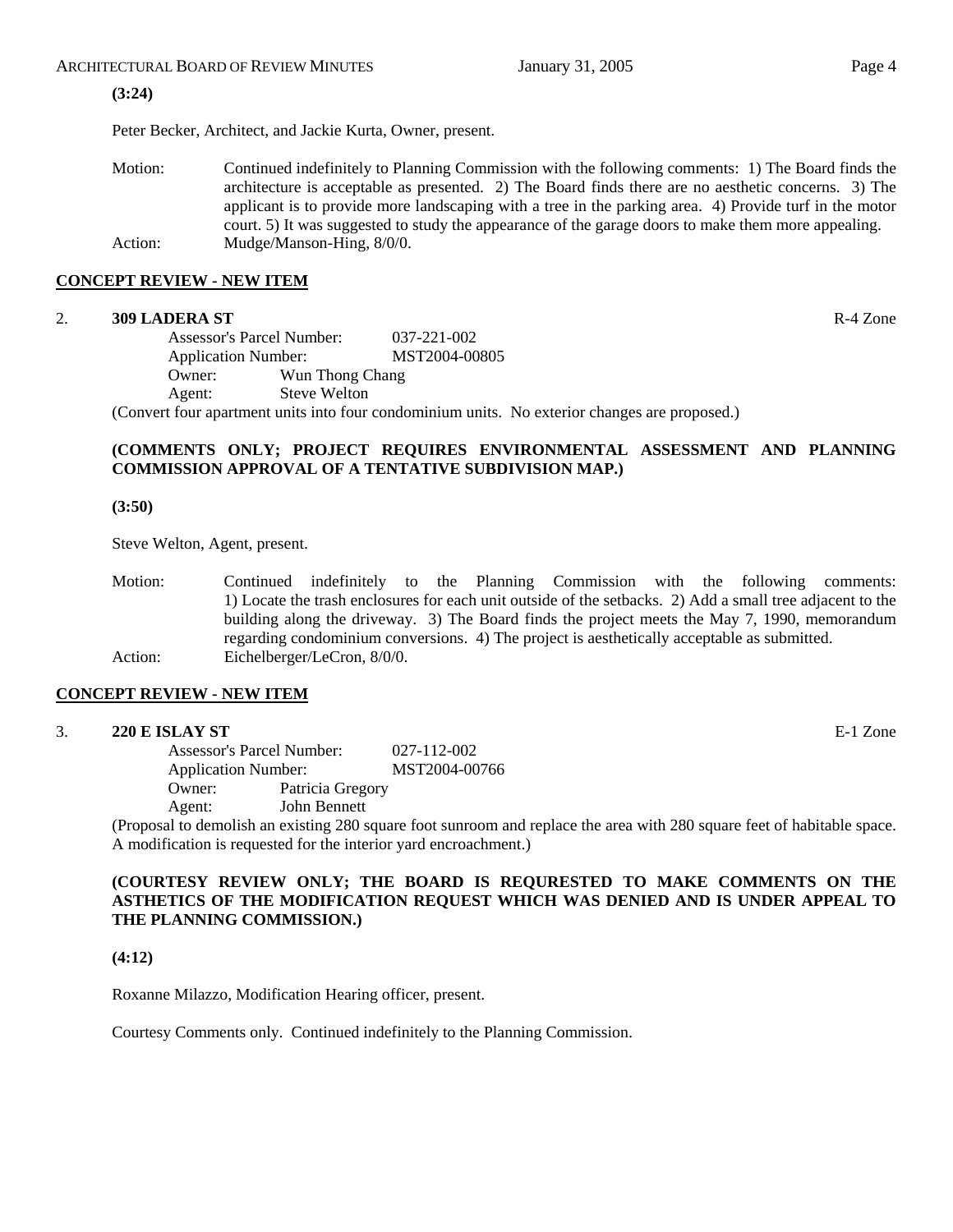## **CONCEPT REVIEW - CONTINUED ITEM**

#### 4. **1224 HARBOR HILLS DR** E-1 Zone

|            | Assessor's Parcel Number:  |  |
|------------|----------------------------|--|
|            | <b>Application Number:</b> |  |
| Owner:     | Rafi Javid                 |  |
| Engineer:  | Mike Gones                 |  |
| Architect: | Brian Nelson               |  |

(Proposal for a lot line adjustment between two lots, 1218 Harbor Hills Drive (APN 035-180-089) and 1224 Harbor Hills Drive (APN 035-180-098), which are located in the Hillside Design District. The existing lot at 1218 Harbor Hills Drive is 31,204 square feet in area, and would be 30,000 square feet following the lot line adjustment. Existing on the site is a residence with a detached garage. The existing lot at 1224 Harbor Hills Drive is 26,645 square feet in size, and would be 27,767 square feet following the lot line adjustment. The lot at 1224 Harbor Hills Drive is currently vacant and could be the future site of a single-family residence. The residence for 1224 Harbor Hills Drive is not part of this application, however, a development and building envelopes have been added to the plans for environmental review and future development purposes. Upon adjustment, two legal lots would remain. In addition to the lot line adjustment, the proposed project involves compliance with the Conditional Certificate of Compliance dated on July 24, 2000 for 1224 Harbor Hills Drive. Modifications are requested to allow APN 035-180-089 (1218 Harbor Hills Drive) to have less than the required 90 feet of street frontage as required in the E-1 Zone and APN 035-180-098 (1224 Harbor Hills Drive) to have less than the required 75 feet of street frontage as required in the Conditional Certificate of Compliance. A Public Works Street Frontage Waiver is also requested for APN 035-180-098 (1224 Harbor Hills Drive) as required in the Conditional Certificate of Compliance dated on July 24, 2000.)

#### **(Third Concept Review.)**

## **(COMMENTS ONLY; PROJECT REQUIRES ENVIRONMENTAL ASSESSMENT, PLANNING COMMISSSION APPROVAL FOR A LOT LINE ADJUSTMENT, NEIGHBORHOOD PRESERVATION ORDINANCE FINDINGSAND MODIFICATIONS.)**

**(4:25)** 

Brian Nelson, Architect and Mike Gones, Engineer, present.

Staff Comment: Jessica Grant, Case Planner stated that the project is scheduled for Planning Commission on February 10th, 2005, and would like the ABR to comment on the break up of the building, if necessary, as well as comments on the landscaping.

Motion: Continued indefinitely to the Planning Commission with the following comments. The prior comments from the May 10, 2004 hearing are carried forward as follows: 1) The majority of the Board supports the design approach and finds that the lot is buildable due to the following factors: a) The house is spread along and parallels the slope of the land; b) it is significantly dug in to the land; and c) approximately one quarter of the living floor area is almost in a basement condition. 2) The Board is still concerned with the steepness of the lot that results in a significant and continuous elevation to the south. 3) The linearity should be broken up in architectural ways that create more separation in the different angled blocks of massing by treating the connecting masses as voids with different materials or much subservient mass. 4) Use of skyline trees and significant shrubbery on the downhill side of the project as maximum allowed by fire protection standards. 5) The aggregate massing between the project above and the subject property should be separated by significant landscaping screening. 6) The use of dark colors is important as they recede from view in the hillside. 7) The Board's support for the buildable site is with the understanding that the road easement is manipulated in a way that landscape could be provided in that area. 8) The Board has significant concerns with the massing for the lot if there could not be significant skyline trees to buffer the view from below. If trees cannot be introduced the Board would take a more extensive look at the massing. 9) The landscape plan still reflects an inadequate amount of screening. Action: Bartlett/Manson-Hing,  $8/0/0$ .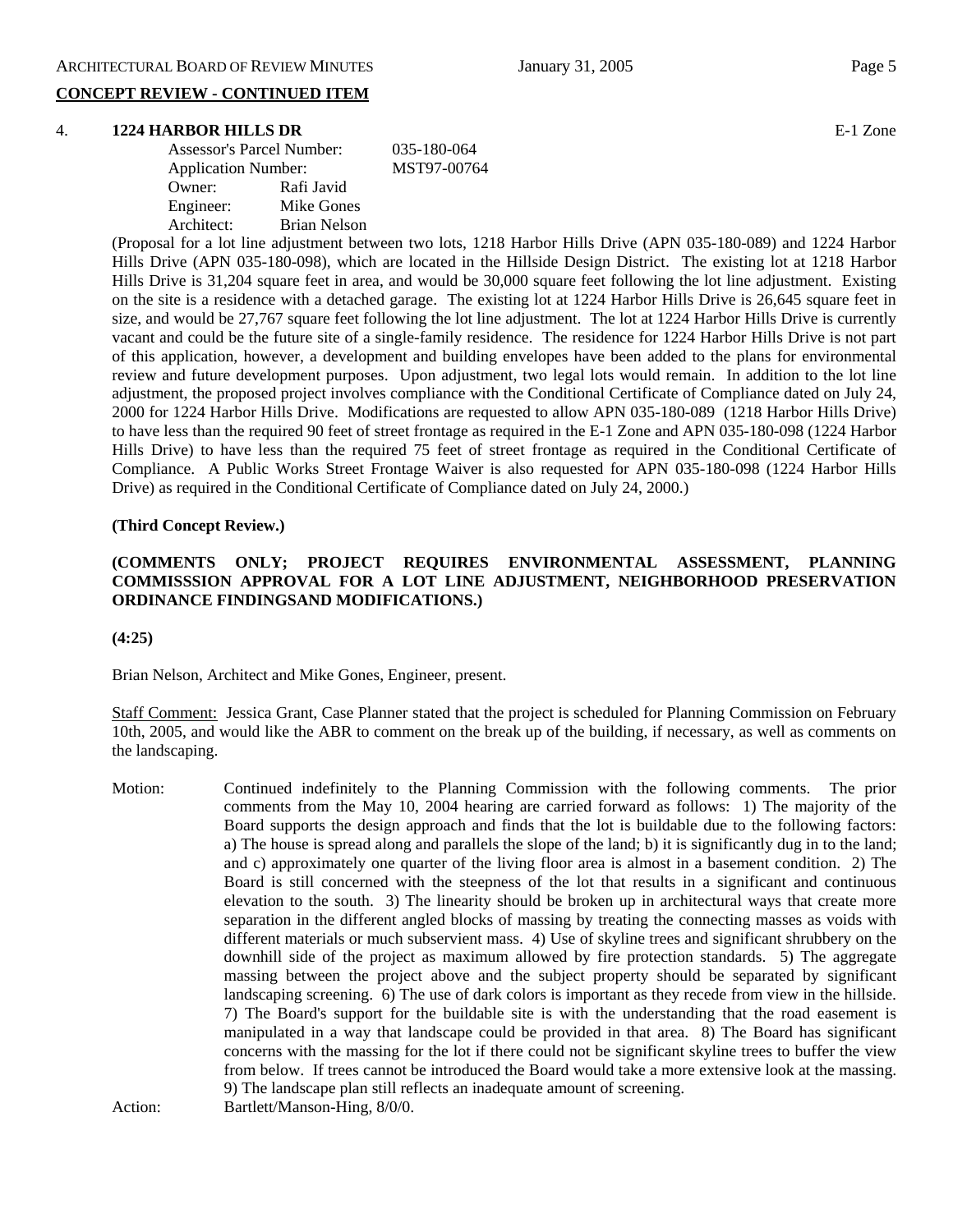## **CONCEPT REVIEW - NEW ITEM: PUBLIC HEARING**

#### 5. **308 PALM AVE** M-1 Zone

 Assessor's Parcel Number: 031-342-009 Application Number: MST2004-00862 Owner: Jaya and Erin Lozano Applicant: HFP Architects

(Proposal to construct a 1,049 square foot addition to an existing 1,904 square foot commercial building. Proposal will also minor landscaping, a new fence, new plant areas and repaving of the existing parking area to include six parking spaces. A Development Plan Approval is requested to allocate the square footage for the non-residential addition.)

## **(PROJECT REQUIRES DEVELOPMENT PLAN APPROVAL FINDINGS AND A PUBLIC HEARING.)**

## **(4:50)**

Jaya Lozano, Owner and Joe Ewing, Architect, present.

Public comment opened at 4:57 p.m.

Chair Pierron read a letter from Jerry Newton, Santa Barbara United Way, which stated that there are negative impacts on the neighborhood and that an excess volume of cars are appearing on the street as parked cars and that there is now never much street parking available.

Chair Pierron read a letter from Steve and Pat Draghi, which stated that there has been a deterioration of the already congested street parking limitations. The letter also stated that there are two large storage bins taking up most of the space, in essence, business is being conducted from the street and sidewalks.

Doug Ford stated that Palm Avenue is filled with cars being worked on and the city sidewalks are being used for the project's equipment and parking.

Chair Pierron read a letter submitted by Martin Grano, President, Food Tools which stated the project is creating a parking nightmare and there is parking on the city sidewalks. The letter states that the banner signs are displayed, and the application should be turned down as the lot size is too small to handle equipment.

Public comment closed at 5:06 p.m.

Motion: Continued indefinitely with the following comments: 1) The Board has significant concerns with the land use and the organization of the site parking that seems to be forcing the applicant's use onto the City's street. The Board would like staff to investigate this concern. 2) The Board is concerned with the site screening as proposed. The high visibility of the storage bins and equipment need better screening than the proposed six-foot high chain link fence. A solid plaster wall and better landscaping would hide the use. 3) The off ramp is a gateway to the City and the quality of the project is a significant concern to the Board. 4**)** The Board is concerned with the parking design and how it functions with the storage area.It appears a parking space is used as an access drive. 5) Some Board members find the architecture of the proposed garage is acceptable. Others find that the east wall needs more architectural design and would be better served with a Spanish Warehouse Industrial design. 6) Most of the Board do not find that the metal siding is appropriate and would like to see plaster walls for the new garage.

Action: LeCron/Bartlett, 8/0/0.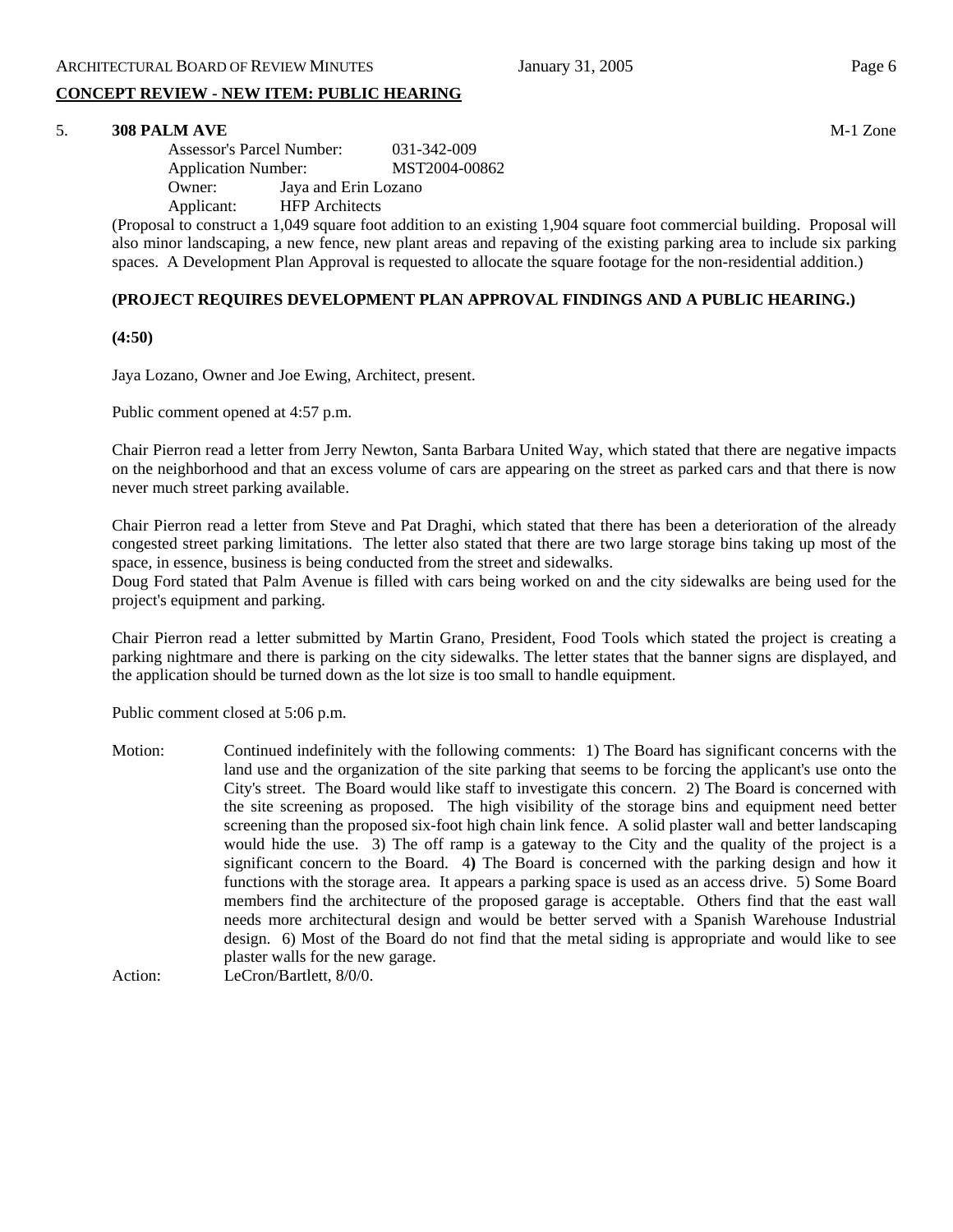## **CONCEPT REVIEW - NEW ITEM: PUBLIC HEARING**

#### 6. **3201 BRAEMAR DR** A-1/SD-3 Zone

|        | <b>Assessor's Parcel Number:</b> | 047-091-001   |
|--------|----------------------------------|---------------|
|        | <b>Application Number:</b>       | MST2004-00886 |
| Owner: | Ed St. George                    |               |

(Proposal to construct a 960 square foot second story addition over an attached 1,008 square foot three car garage with an existing 2,510 square foot single story single family residence located on a 1.35 acre lot located in the nonappealable jurisdiction of the Coastal Zone.)

## **(COMMENTS ONLY; PROJECT REQUIRES NEIBHORHOOD PRESERVATION ORDINANCE FINDINGS, COASTAL REVIEW AND A PUBLIC HEARING.)**

**(5:27)** 

Ed St. George, Owner, present.

Public comment opened at 5:32 p.m.

Chair Pierron read a letter from Patricia Foley which stated that the neighborhood is concerned with the mass, bulk and scale of the addition and request that story poles be put in place. The letter also states concerns with privacy to the surrounding neighbors.

Chair Pierron read a letter submitted from Carl and Marilyn Kocher, which stated that they are concerned with the mass, bulk and scale and that the large second story addition would have a serious negative impact on the aesthetics of the neighborhood. The project is not compatible with the neighborhood's architectural standards.

Public comment closed at 5:36 p.m.

- Motion: Continued indefinitely with the following comments: 1) The Board finds the overall size, bulk and scale acceptable, as the project is deeply internal to the site and not visible to the public. 2) The Board finds the second story proposal is boxy and awkward in its proportions and in its window and door details. 3) The unused tower element should be relocated over the stair well and pulled away from the property line for possible privacy concerns. If the tower remains as proposed, it needs to be significantly scaled down with no door and a reduction in the windows; if it is a non-useable living space. 4) The applicant is to return with accurate drawings. 5) The applicant is to provide footprints of adjacent properties. 6) It was suggested the applicant is to provide drawings of the existing structure.
- Action: Christoff/Wienke,  $8/0/0$ .

## **PRELIMINARY REVIEW**

#### 7. **1911 SANTA BARBARA ST** E-1 Zone

 Assessor's Parcel Number: 025-381-009 Application Number: MST2004-00752 Owner: Stephen and Sharon Metsch

(This is a revised project. Proposal for a 355 square foot second story addition to an existing 2,395 square foot dwelling with a 487 square foot attached garage.)

#### **(Preliminary Review of the project is requested.)**

**(6:15)** 

Stephen Metsch, Owner, present.

Motion: Preliminary Approval and continued indefinitely to the Consent Calendar with the finding that the Neighborhood Preservation Ordinance criteria has been met as stated in Subsection 22.68.060 of the City of Santa Barbara Municipal Code and with the comment the Board finds the project acceptable. Action: LeCron/Manson-Hing,  $8/0/0$ .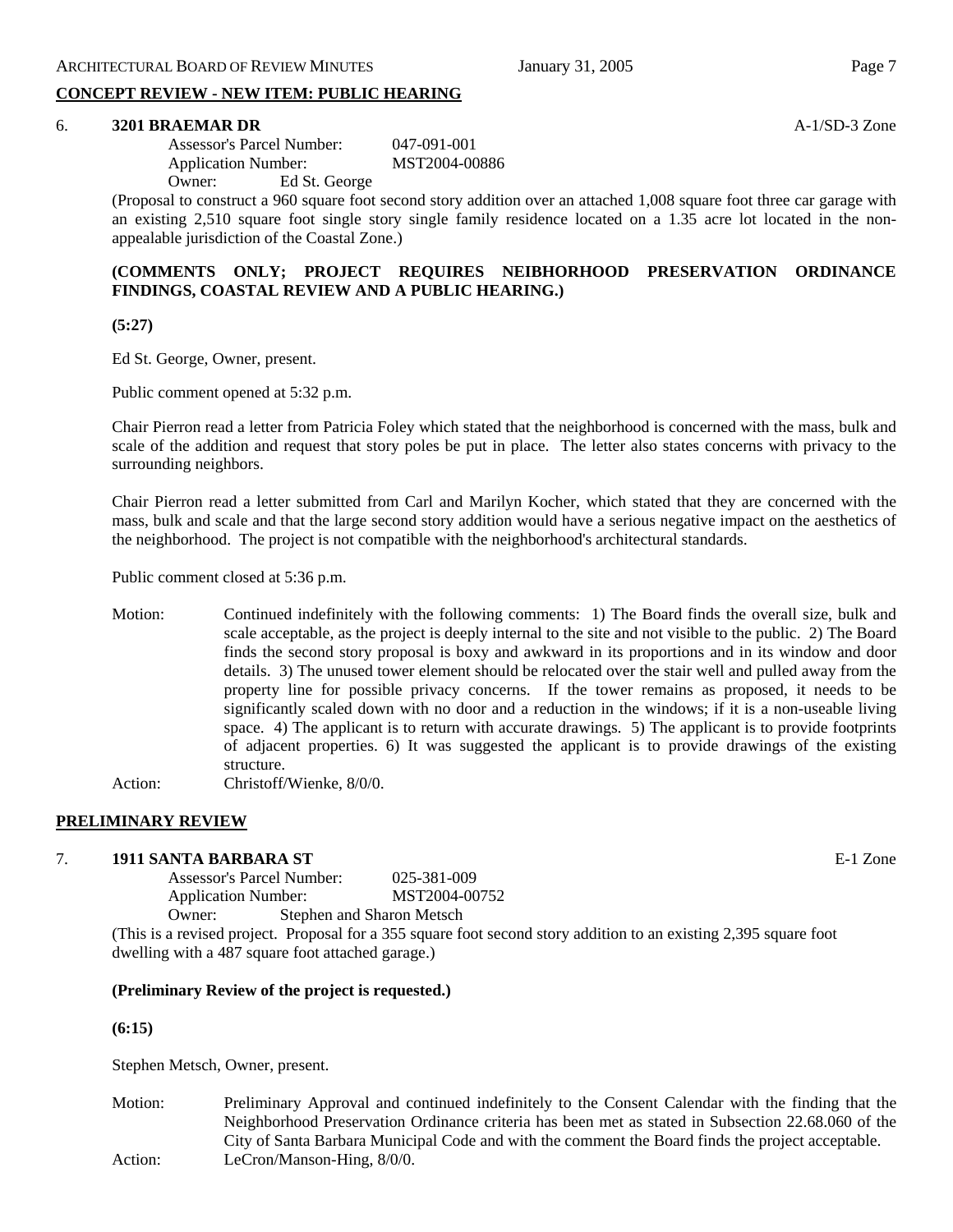# **CONCEPT REVIEW - CONTINUED ITEM**

#### 8. **2930 LOMITA RD** E-3/SD-2 Zone

 Assessor's Parcel Number: 051-201-029 Application Number: MST2004-00826 Owner: Elizabeth McClure Architect: Gretchen Zee

(Proposal to demolish 228 square feet of accessory buildings and construct a new 500 square foot detached accessory building above an existing detached 326 square foot garage. There is an existing 1,897 square foot single family residence on a 7,220 square foot lot.)

#### **(Second Concept Review.)**

#### **(PROJECT REQUIRES ENVIRONMENTAL ASSESSMENT. ACTION MAY BE TAKEN IF SUFFICIENT INFORMATION IS RECEIVED PRIOR TO THE MEETING.)**

**(6:18)** 

Elizabeth McClure, Owner and Gretchen Zee, Architect, present.

- Motion: Continued indefinitely with the following comments: 1) The Board finds the size, bulk and scale is inappropriate. 2) The Board sees an opportunity to reorganize the site so that the square footage is grounded. 3) The board is uncomfortable with lifting up the second story on piles. 4) The dominant side elevation architecture will appear too massive for a largely one story neighborhood. 5) The Board sees opportunity to relocate the program on the ground floor and reorganize the stair to the deck to be internal to the project and away from the neighbors.6) The Board would like to see more stepping gable forms consistent with the existing architecture as seen especially on the south elevation.
- Action: Eichelberger/Bartlett, 5/0/3. LeCron, Wienke, Christoff, opposed.

#### **CONCEPT REVIEW - NEW ITEM: PUBLIC HEARING**

#### 9. **56 LOMA MEDIA RD** E-1 Zone

| Assessor's Parcel Number:  | 019-300-035                          |  |
|----------------------------|--------------------------------------|--|
| <b>Application Number:</b> | MST2004-00650                        |  |
| Owner:                     | Rosalie M. Sandro, Separate Property |  |
| Architect:                 | Thompson-Naylor Architects           |  |

(Proposal to add 104 square feet to the upper level, 396 square feet to the middle level and a new 500 square foot lower level addition to an existing two story 1,245 square foot single family residence. Proposal will also include the conversion of an existing 411 square foot attached carport to a two car 371 square foot garage. The project will result in a three story 2,245 square foot single family residence with an attached 371 square foot two car garage on an 11,677square foot lot located in the Hillside Design District. A modification is requested to allow a front yard encroachment.)

## **(COMMENTS ONLY; PROJECT REQUIRES NEIGHBORHOOD PRESERVATION ORDINANCE FINDINGS AND A ZONING MODIFICATION.)**

**(6:40)** 

Dennis Thompson, Architect and Rosalie Sandro, Owner, present.

Public comment opened at 6:49 p.m.

Chair Pierron read a letter submitted by Dr. Alec Alexander which stated that the house is unique for the neighborhood and that the structure looks like a dog house. He would like to see a red tile roof, a lighter color house and a more pleasing design.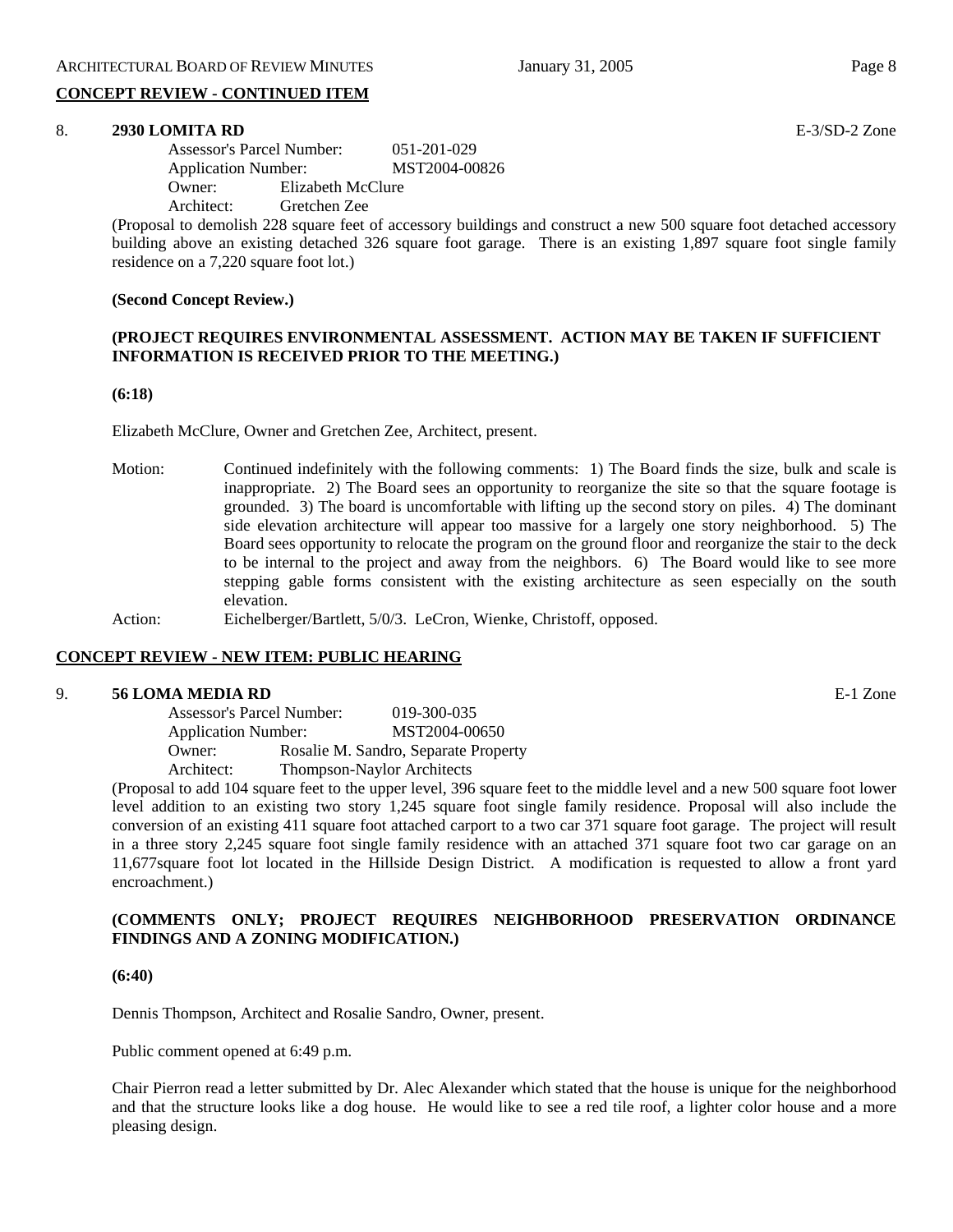#### ARCHITECTURAL BOARD OF REVIEW MINUTES January 31, 2005 **Page 9**

# Charles Loepkey, stated that he is concerned that the garage will be enclosed, and that it will be used as liveable space. Mr. Loepkey also stated that the project does not look like it is being used as a single family residence. There are parking concerns as well.

Public comment closed at 6:53 p.m.

Motion: Continued indefinitely with the following comments: 1) The Board understands that this home's boxy appearance and design was constructed prior to the Hillside Design Guidelines and adhering to the guidelines for this addition is not the best approach. 2) The overall added square footage is acceptable with the alterations. 3) The south facing two story protrusion needs to be brought down and grounded to the earth. The tradeoff for the added massing is to be a reduction in the amount of the deck proposed. 4) The Board finds the added book ends and decks need to be subservient and pushed back from the south face of the existing building. 5) Some Board members were not in support of the flared book ends because it adds unnecessary mass. 6) The glass railing is not acceptable. 7) Restudy the fireplace to reduce the apparent mass adding to the building and its proximity to the eucalyptus tree. 8) Most of the Board supports the enclosure of the garage. 9) The Board finds the modification in the front yard does not create an adverse aesthetic impact and provides a better pedestrian front entry experience. 10) It is understood that the proposed retaining wall is a maximum of six-feet in height and will be a dark, earth tone color and it appears to be eclipsed by significant vegetation from the downhill slope. 11) The Board looks forward to a landscape plan to show additional screening. Action: Bartlett/Wienke,  $8/0/0$ .

## **FINAL REVIEW**

## 10. **416 ANACAPA ST** C-M Zone

 Assessor's Parcel Number: 031-271-020 Application Number: MST2003-00069 Owner: B & W Investments Architect: Don Pederson Applicant: Hal Bruington

(This is a revised project description. Proposal to demolish an existing 1,500 square foot, commercial building on a 9, 000 square foot lot with an existing 2,950 net square foot commercial building at the rear. The proposal also includes three two-bedroom residential units totaling 3,970 net square feet over a new 1,029 net square foot commercial area and covered parking area. The building is proposed to be a three-story structure. A modification is requested to provide less than the required ten percent of open space for the lot.)

#### **(Final review of the project is required.)**

**(7:19)** 

Richard Johnson, Architect, present.

Motion: Continued indefinitely with the following comments: 1) The Board finds the height of the building cannot exceed the height which was approved at the preliminary level. 2) The Board looks forward to seeing more traditional details than presented. 3) The colors as presented are acceptable. Action: Christoff/Bartlett, 8/0/0.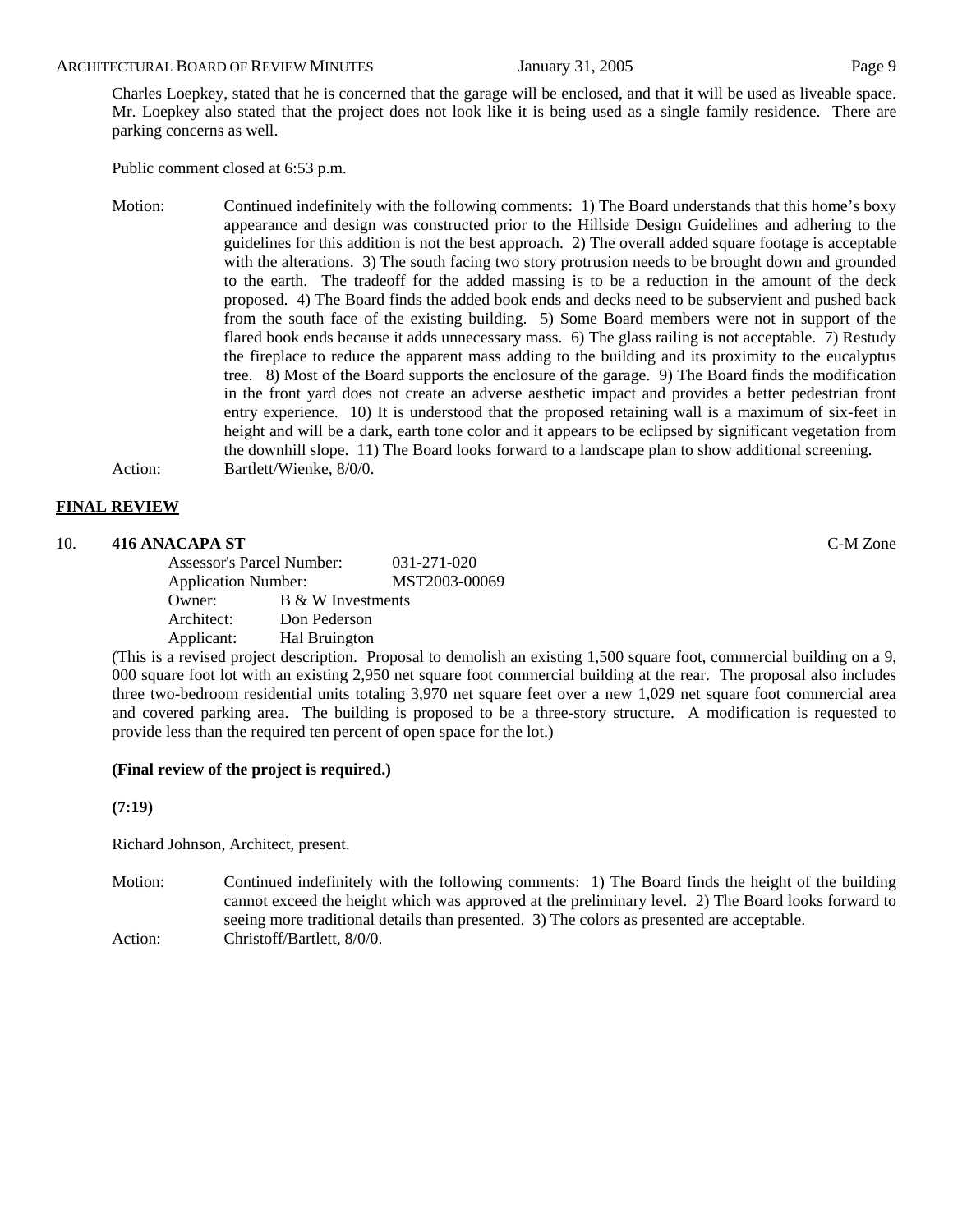## **CONCEPT REVIEW - NEW ITEM: PUBLIC HEARING**

#### 11. **1411 JESUSITA LN** A-1 Zone

|            | Assessor's Parcel Number:  |  |
|------------|----------------------------|--|
|            | <b>Application Number:</b> |  |
| Owner:     | Robeck 1997 Trust          |  |
| Architect: | Robin Donaldson            |  |

(Proposal to construct an 874 second story addition to an existing one story 3,018 square foot single family residence with an attached 753 square foot three car garage and workshop on a 3.05 acre lot located in the Hillside Design District. Proposal will also include a swimming pool and spa in the rear yard. The project will require 50 cubic yards of cut and fill.)

#### (**COMMENTS ONLY; PROJECT REQUIRES ENVIRONMENTAL ASSESSMENT AND NEIGHBORHOOD PRESERVATION ORDINANCE FINDINGS.)**

## **(7:34)**

Robin Donaldson, Architect, Josh Blumer, Architect, Steven and Susan Robeck, Owners, present.

Motion: Continued indefinitely to the Consent Calendar with the following comments: 1) The project is ready for Preliminary Approval and Neighborhood Preservation Ordinance findings can be made at Consent. 2) The applicant is to provide photo documentation interior to the site and from the lower slope of the site showing the proposal is not visible from the downslope. 3) The swimming pool and retaining wall height are not to exceed more than six-feet in height. Action: LeCron/Wienke,  $8/0/0$ .

## **CONSENT CALENDAR**

#### **REFERRED BY FULL BOARD**

#### A. **2818 VALENCIA DR** E-3 Zone

 Assessor's Parcel Number: 053-291-027 Application Number: MST2003-00587 Owner: Steven Long and Daniel Straub Architect: Joaquin Ornelas, Jr.

(Proposal for an 800 square foot, second-floor addition and a 217 square foot, first-floor addition, to an existing 836 square foot residence on a 6,111 square foot lot, in the Mission Area Special Design District. The proposal includes the construction of an attached 493 square foot, two-car garage addition.)

**(Project referred by the Full Board for Review After Final changes.)** 

Continued one week with the understanding that the proposed changes are acceptable as noted on the plans.

#### **FINAL REVIEW**

#### B. **30 CANYON ACRES DR A-1** Zone

 Assessor's Parcel Number: 055-160-047 Application Number: MST2004-00154 Owner: John Flynn Architect: Hugh Twibell

(Proposal for a 290 square foot addition to a single-family home, a 180 square foot deck, and a reroof with metal roofing replacing the existing white gravel roofing.)

#### **(Final Review of the project is requested.)**

Final Approval as submitted.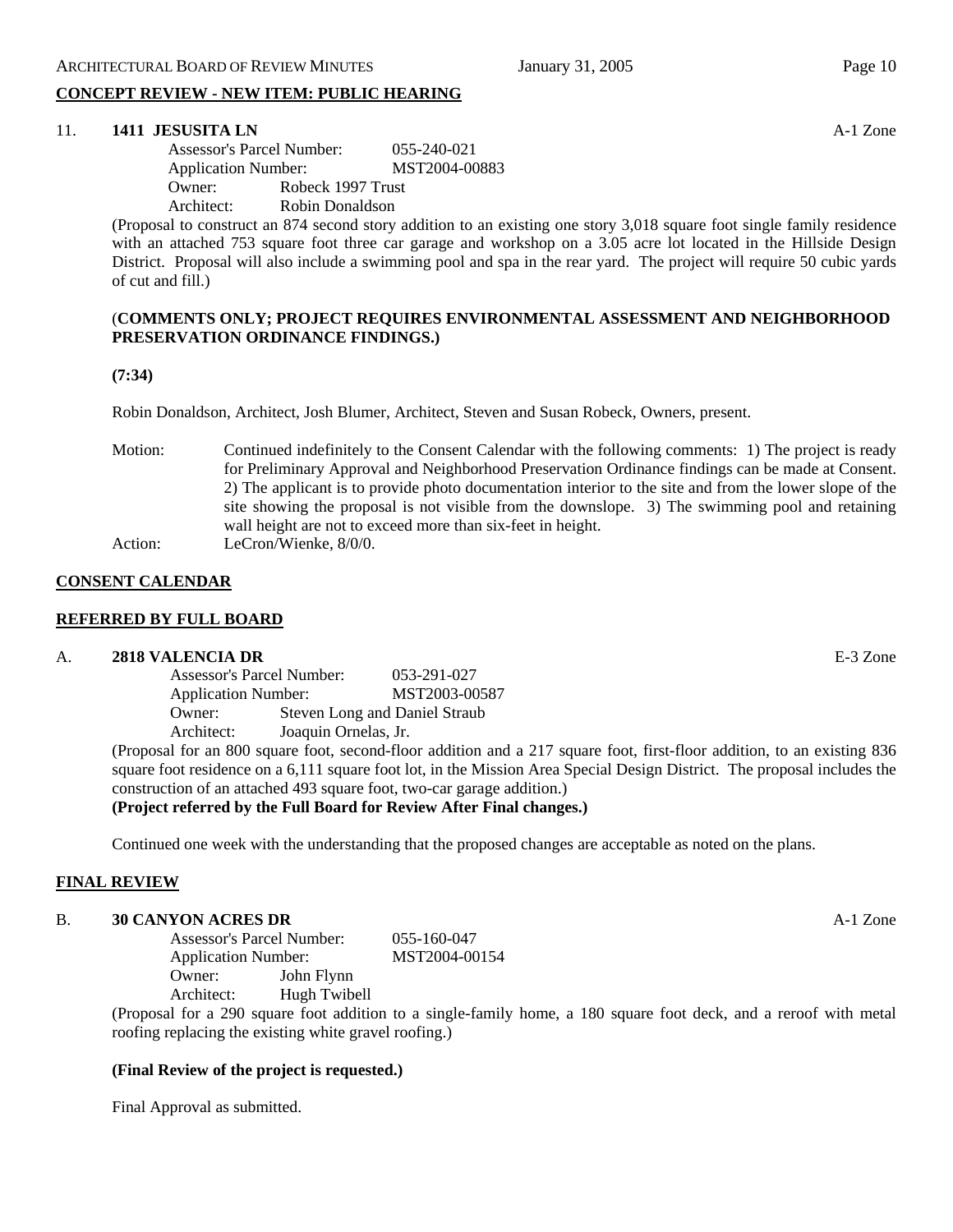## C. **25 VIA ALICIA** E-1 Zone

 Assessor's Parcel Number: 015-311-006 Application Number: MST2004-00158 Owner: Scott Slater

Architect: Sherry & Associates

(Proposal for 597 square feet of additions to an existing 1,944 square foot residence with a 420 square foot two-car garage in the Hillside Design District. The project includes demolition of a portion of an "as-built" pantry and abatement of violations identified in ZIR96-00140.)

## **(Final review of the project is required.)**

Final Approval as submitted.

## **FINAL REVIEW**

## D. **316 N ALISOS ST** R-2 Zone

 Assessor's Parcel Number: 031-372-025 Application Number: MST2004-00392 Owner: Corral Family Limited Partnership Architect: Robert Stamps

(Proposal to construct a 1,311 square foot two-story addition to an existing 864 square foot one-story dwelling unit located at the rear of the property. There is an existing 1,218 square foot one-story residence at the front of the property on a 10,903 square foot lot. The proposal includes the construction of a three-car carport and three uncovered parking spaces.)

#### **(Preliminary review of the project is requested. Changes include the increase in the trash enclosure and landscape areas.)**

Final Approval as submitted and Final Approval of the landscape plan.

#### **FINAL REVIEW**

#### E. **1125 DEL SOL AVE E-3/SD-3 Zone**

 Assessor's Parcel Number: 045-063-006 Application Number: MST2004-00447 Owner: John and Joni Lang Agent: Dave Tabor Architect: Tai Yeh

(Proposal to demolish a 1,264 square foot existing residence and a detached 324 square foot garage. Proposal to construct a two-story 2,781 square foot residence with an attached 454 square foot two-car garage on a 16,812 square foot lot located in the non-appealable jurisdiction of the coastal zone.)

Final Approval as submitted with the finding that the Neighborhood Preservation Ordinance criteria have been met as stated in Subsection 22.68.060 of the City of Santa Barbara Municipal Code.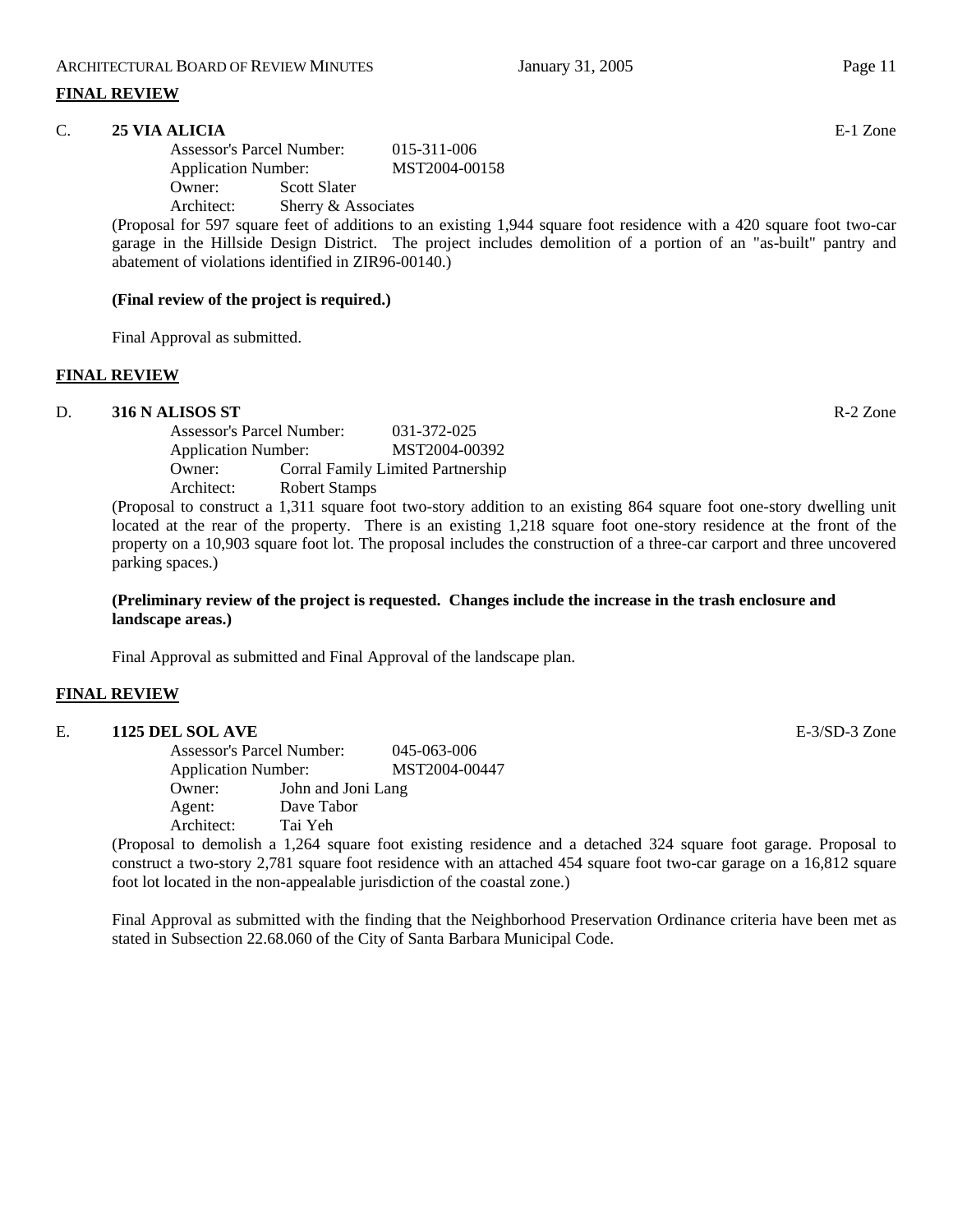#### **FINAL REVIEW**

#### F. **1601 MIRA VISTA AVE** E-1 Zone

|            | Assessor's Parcel Number:  |  |
|------------|----------------------------|--|
|            | <b>Application Number:</b> |  |
| Owner:     | Mark and Irene Kovalik     |  |
| Architect: | Martha Picciotti           |  |
| Agent:     | <b>Howard Wittausch</b>    |  |

(Proposal to construct 1,765 square foot one and two story additions, 487 square feet of decks, and a 52 square foot addition to the existing garage and remodel the interior of an existing single family home located in the Hillside Design District. A zoning modification is requested to make alterations in the required front yard setback.)

## **(Final review of the project is requested.)**

Final Approval of the project with the following conditions: 1) The two piece barrel tile with double boosters shall be extended over the gutter and shall not be a blend. 2) The landscaping was approved as submitted.

## **REVIEW AFTER FINAL**

#### G. **1560 ORAMAS RD** E-1 Zone

 Assessor's Parcel Number: 029-060-015 Application Number: MST2004-00476 Owner: James Robinson, Trustee Architect: Jyl Ratkevich

(Proposal to abate zoning violations including the permitting of a spa, spa fencing, rear yard arbor and the conversion of a lower floor to include a 1/2 bath.)

(Review After Final change to cantilever the deck and changes to the columns including material change from wood to plaster with arches**.)** 

Final Approval of the Review After Final change.

#### **FINAL REVIEW**

#### H. **179 VISTA DEL MAR DR** E-3/SD-3 Zone

 Assessor's Parcel Number: 047-051-019 Application Number: MST2004-00486 Owner: Linda Ness and Robert Landheer Applicant: Anthony Luparello Architect: Anthony Luparello

(Proposal to construct a 657 square foot one-story addition to an existing 1,315 square foot single family residence with an attached 402 square foot two-car garage on a 13,837 square foot lot located in the Hillside Design District.)

## **(PROJECT REQUIRES NEIGHBORHOOD PRESERVATION ORDINANCE FINDINGS.)**

Final Approval as noted on the plans with the finding that the Neighborhood Preservation Ordinance criteria have been met as stated in Subsection 22.68.060 of the City of Santa Barbara Municipal Code.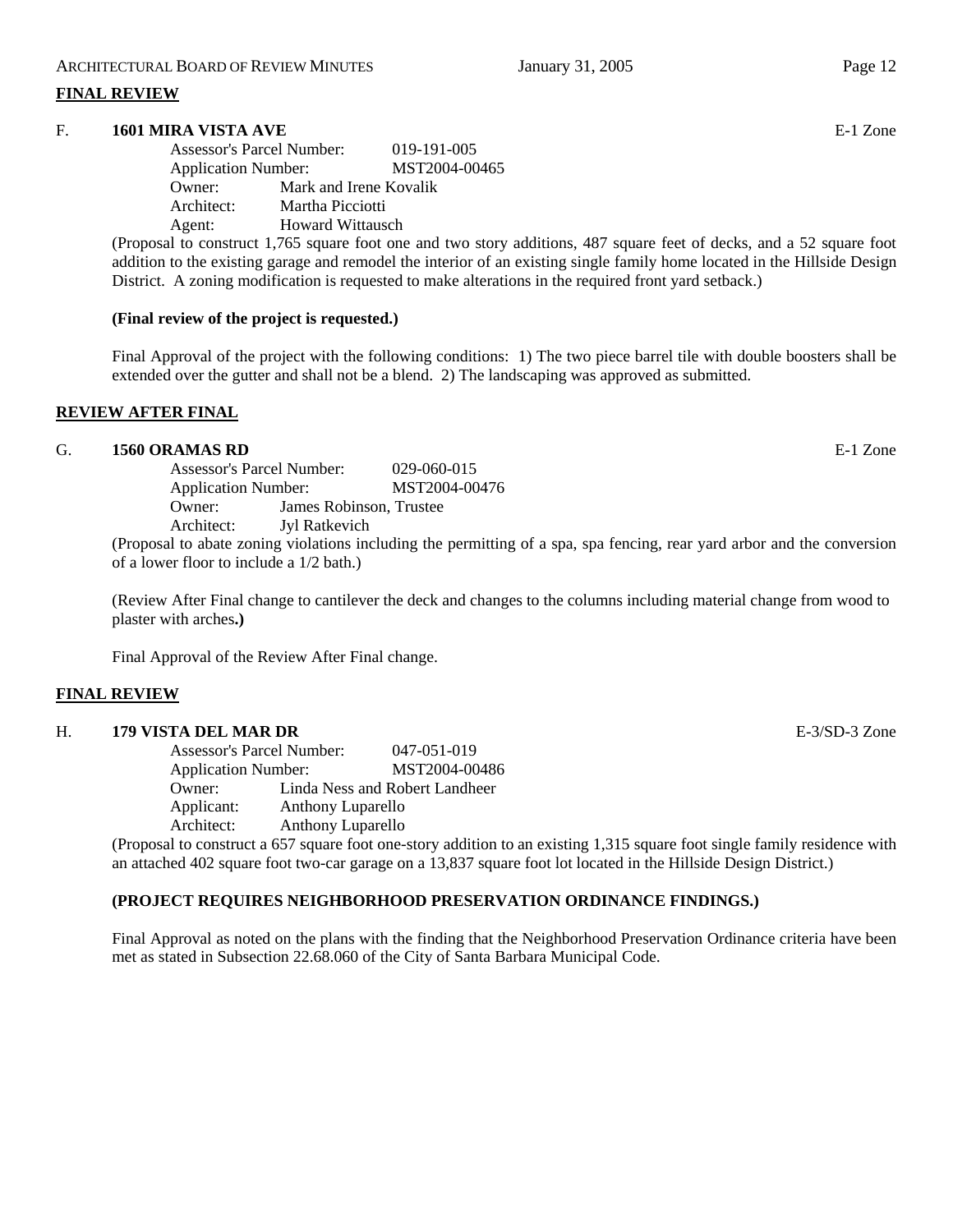## **FINAL REVIEW**

## I. **1215 CARPINTERIA ST** R-2 Zone

 Assessor's Parcel Number: 017-183-011 Application Number: MST2004-00573 Owner: Raimundo Montes De Oca and Emma Gil Architect: Jose Esparza

(Proposal to demolish a 216 square foot garage and construct a detached 1,519 two-story three-bedroom unit with a 533 square foot garage. The proposal also includes an addition of 119 square feet to the existing single-story residence and two open parking spaces on the 7,300 square foot lot.)

## **(PROJECT REQUIRES COMPLIANCE WITH PLANNING COMMISSION RESOLUTION No. 01-90)**

Final Approval as submitted and a two week continuance to review details of the landscape plan with the comment that the applicant is to provide an irrigation plan and a landscape compliance statement.

## **FINAL REVIEW**

## J. **1301 MANITOU RD** Research 2008 **R** R-1 Zone

 Assessor's Parcel Number: 041-023-005 Application Number: MST2004-00593 Owner: Rhoda Stevens Living Trust , 10/1/96 Architect: Paul Zink

(Proposal to construct a 490 square foot one-story addition to an existing 1,917 square foot single family residence on a 20,081 square foot lot located in the Hillside Design District.)

## **(PROJECT REQUIRES NEIGHBORHOOD PRESERVATION ORDINANCE FINDINGS.)**

Final Approval as submitted with the finding that the Neighborhood Preservation Ordinance criteria have been met as stated in Subsection 22.68.060 of the City of Santa Barbara Municipal Code.

#### **REFERRED BY FULL BOARD**

#### K. **237 EUCALYPTUS HILL DR** A-2 Zone

 Assessor's Parcel Number: 015-050-011 Application Number: MST2004-00643 Owner: William R. Lucas and Dorothy Z Trustee Applicant: Clay Tedeschi

(Proposal to convert 481 square feet of an existing attached two-car garage to habitable space and construct an attached 734 square foot three-car garage with a 756 square foot second story addition over the garage to an existing 3, 733 square foot single family residence. The project will result in a 5,248 square foot single family residence on a 52, 708 square foot lot located in the Hillside Design District.)

#### **(Final review of the project is requested.)**

Final Approval as submitted.

#### **REVIEW AFTER FINAL**

# L. **402 S HOPE AVE** E-3/PD/SD-2 Zone

 Assessor's Parcel Number: 051-240-017 Application Number: MST2004-00647 Owner: Cutter Properties, Ltd. Contractor: Lusardi Construction Co. Business Name: Cutter Motors (Proposal to remove double glass door and window and construct 3 single glass doors.)

## **(Review After Final revisions to add stairs, handicap ramps and handrails.)**

Continued indefinitely due to the applicant's absence. The applicant is to provide detail of the handrail.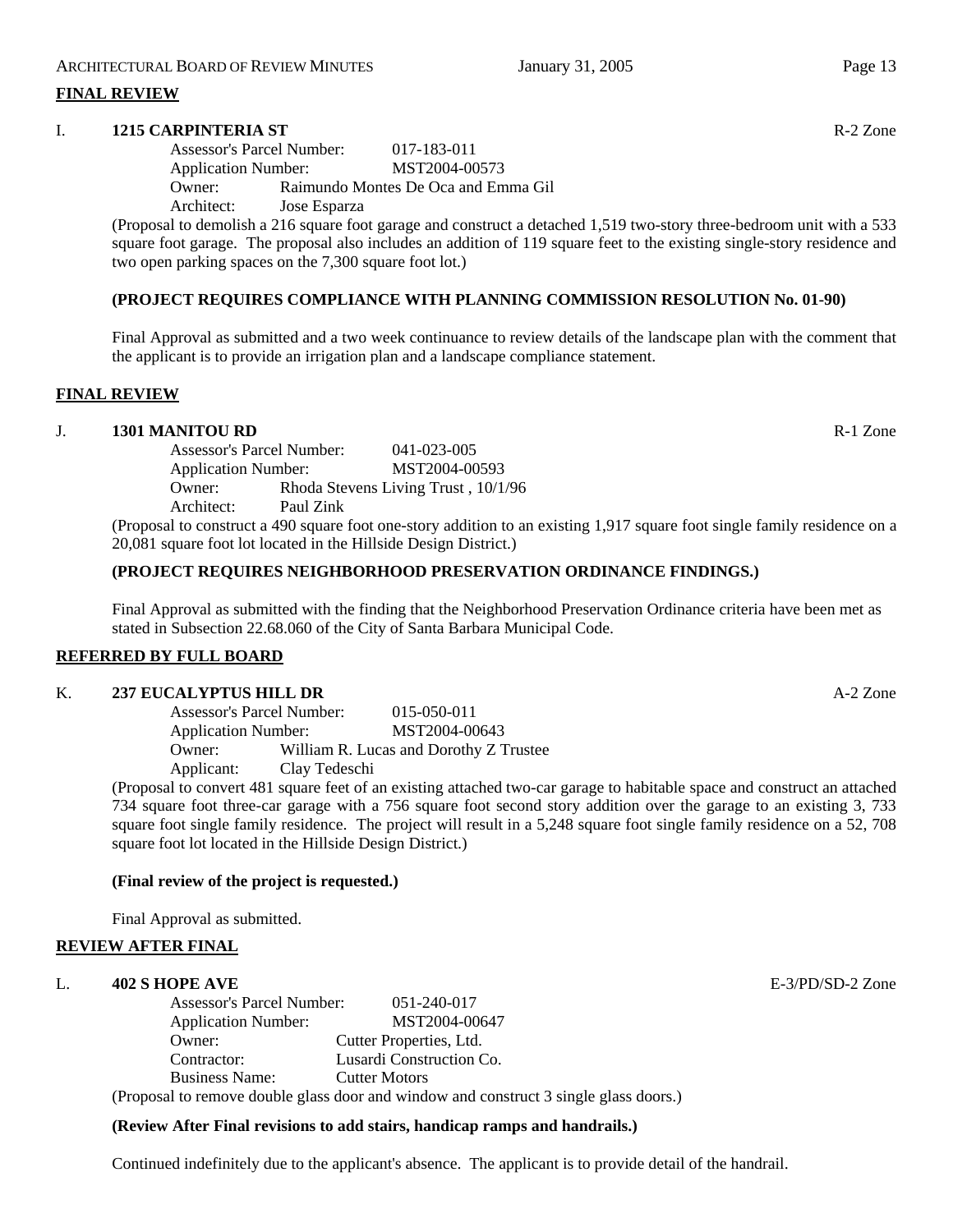## **REVIEW AFTER FINAL**

#### M. **218 HELENA AVE** HRC-2/SD-3 Zone

 Assessor's Parcel Number: 033-052-012 Application Number: MST2004-00771 Owner: Bernard J. Macelhenny, Jr. Applicant: Nils Hammerbeck

(Proposal to replace an existing garage door with window and a door for increased light ventilation and access and to demolish the existing interior partitions. This property is located in the Coastal Zone.)

#### **(Review After Final change to the sunshade and door layout to provide ADA access.)**

This project was administratively approved prior to hearing.

#### **FINAL REVIEW**

## N. **1150 COAST VILLAGE RD** C-1/SD-3 Zone

 Assessor's Parcel Number: 009-222-025 Application Number: MST2004-00863 Owner: Villa Fontana Limited Architect: Rex Ruskauff

(Proposed removal and replacement of landscaping of an existing landscaped area between commercial and residential properties.)

#### **(Final review of the project is requested.)**

Final Approval as submitted.

#### **CONTINUED ITEM**

#### O. **2410 FLETCHER AVE** C-O Zone

 Assessor's Parcel Number: 025-052-022 Application Number: MST2004-00866 Owner: Santa Barbara Cottage Hospital Applicant: Kristin Story Architect: Phillips, Metsch, Sweeney & Moore

(Proposal to install a 160 square foot temporary office trailer, a 357 square foot temporary mobile trailer, and a 408 square foot temporary mobile trailer with three permanent concrete foundations and underground utilities to support the trailers. The existing building on site will be vacant at the time therefore not requiring parking spaces. There are eleven parking spaces provided on site. Parking will be restored back to the existing configuration once trailers are removed from the site.)

Continued one week at applicant's request.

#### **NEW ITEM**

#### P. **2928 ARRIBA WAY A-1** Zone

 Assessor's Parcel Number: 023-080-008 Application Number: MST2005-00030 Owner: Axilrod Living Trust 6/19/91 Architect: Alex Pujo

(Proposal to construct a six foot high plaster and wood fence at a single family residence located in the Hillside Design District.)

# **(PROJECT REQUIRES NEIGHBORHOOD PRESERVATION ORDINANCE FINDINGS.)**

Final Approval as submitted with the finding that the Neighborhood Preservation Ordinance criteria have been met as stated in Subsection 22.68.060 of the City of Santa Barbara Municipal Code.